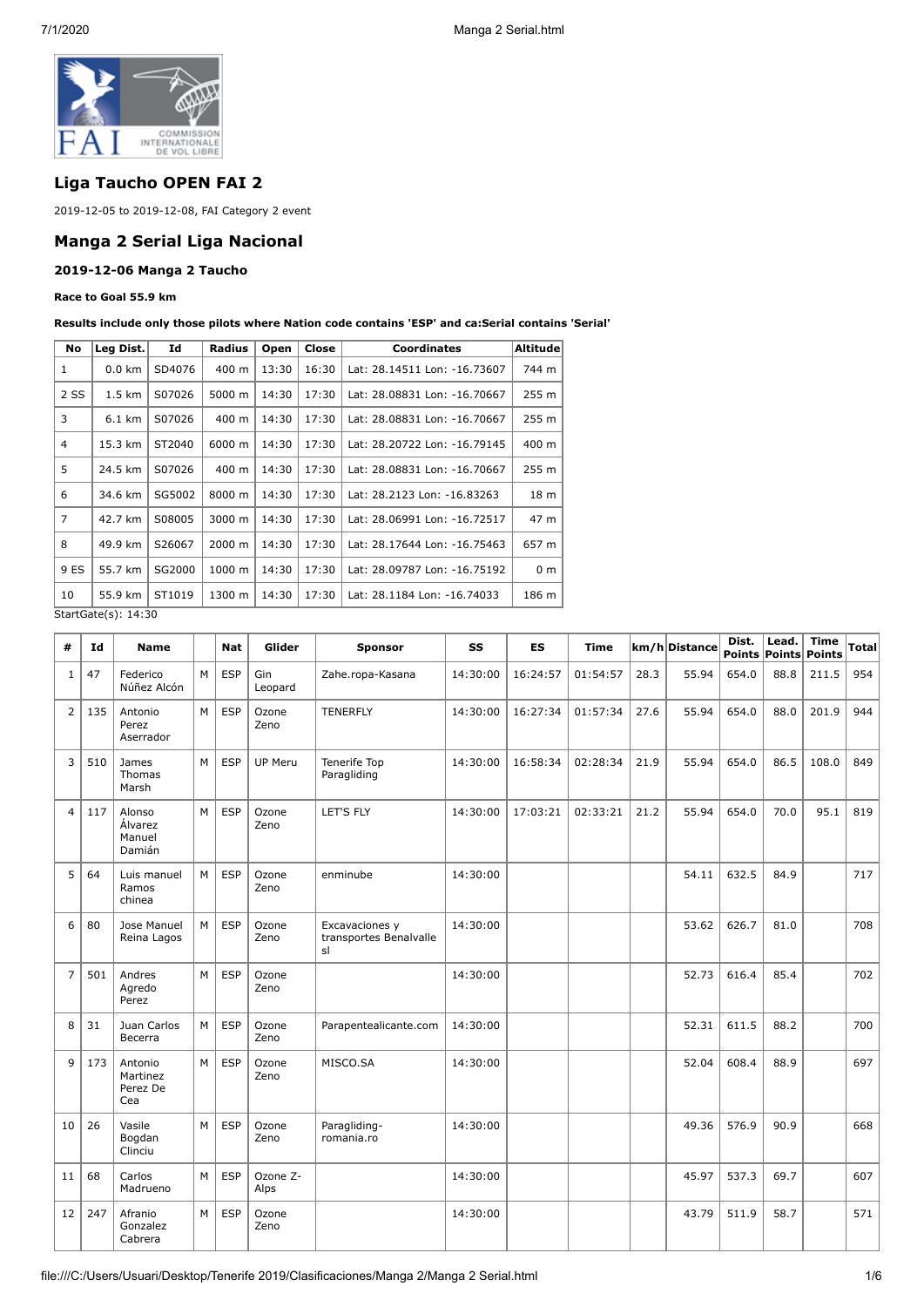| #  | Id  | Name                                        |   | Nat        | Glider                     | <b>Sponsor</b>                         | SS       | ES | Time | km/h Distance | Dist.<br><b>Points</b> | Lead. | Time<br>Points Points | Total |
|----|-----|---------------------------------------------|---|------------|----------------------------|----------------------------------------|----------|----|------|---------------|------------------------|-------|-----------------------|-------|
| 13 | 67  | Maite<br>Moreno<br>Benito                   | F | <b>ESP</b> | Ozone<br>Zeno              |                                        | 14:30:00 |    |      | 39.65         | 463.5                  | 48.3  |                       | 512   |
| 14 | 59  | Francisco<br>Angel<br><b>HORMIGO</b><br>GIL | М | <b>ESP</b> | Ozone<br>Zeno              |                                        | 14:30:00 |    |      | 38.30         | 447.7                  | 54.3  |                       | 502   |
| 15 | 36  | Juanma<br>Garcia<br>Guerrero                | М | <b>ESP</b> | Triple<br>Seven<br>Queen 2 | Parashop                               | 14:30:00 |    |      | 38.46         | 449.5                  | 47.6  |                       | 497   |
| 16 | 101 | Antonio<br>Ramos<br>Moyano                  | М | <b>ESP</b> | Skywalk<br>Cayenne 5       | T.royo arilla, tenapark,<br>iparapente | 14:30:00 |    |      | 38.31         | 447.8                  | 43.7  |                       | 492   |
| 17 | 180 | Guillermo De<br>armas<br>Estevez            | М | <b>ESP</b> | Ozone<br>Zeno              | ALAMAIR                                | 14:30:00 |    |      | 37.60         | 439.5                  | 51.7  |                       | 491   |
| 18 | 15  | Paco<br>Navarro<br>González                 | M | <b>ESP</b> | Mac Para<br>Eden 7         | Aireyvuelo.com                         | 14:30:00 |    |      | 37.61         | 439.6                  | 49.7  |                       | 489   |
| 19 | 66  | Daniel<br>Martinez<br>alarcon               | М | <b>ESP</b> | Skywalk<br>Spice           | Skywalk España -<br>Castillo de Segura | 14:30:00 |    |      | 36.16         | 422.7                  | 48.1  |                       | 471   |
| 20 | 74  | Miguel<br>Fajardo<br>Hermoso                | M | <b>ESP</b> | Ozone<br>Zeno              | Alamair                                | 14:30:00 |    |      | 36.20         | 423.1                  | 46.1  |                       | 469   |
| 21 | 49  | Jorge<br>Rodriguez<br>Gomez                 | М | <b>ESP</b> | Ozone<br>Mantra 7          | Licor café                             | 14:30:00 |    |      | 36.72         | 429.2                  | 37.3  |                       | 467   |
| 22 | 217 | Pablo<br>Menchero<br>Garcia Olias           | М | <b>ESP</b> | Skywalk<br>Poison<br>XAlps | <b>MEGAMEC</b>                         | 14:30:00 |    |      | 35.87         | 419.3                  | 43.3  |                       | 463   |
| 23 | 502 | David Cubel<br>Gallarte                     | М | <b>ESP</b> | Triple<br>Seven<br>Queen   | TuviTándem                             | 14:30:00 |    |      | 36.09         | 421.9                  | 35.2  |                       | 457   |
| 24 | 156 | Jaume Font<br>Ferrer                        | М | <b>ESP</b> | Axis<br>Venus SC           | <b>HAPPY FLY Tenerife</b>              | 14:30:00 |    |      | 36.96         | 432.1                  | 22.2  |                       | 454   |
| 25 | 204 | Fabián Déniz<br>Quintana                    | М | <b>ESP</b> | Ozone<br>Zeno              |                                        | 14:30:00 |    |      | 35.86         | 419.2                  | 34.2  |                       | 453   |
| 26 | 91  | Fernando<br>Sarralde<br>Vizuete             | М | <b>ESP</b> | Ozone<br>Zeno              | <b>ALMENDRAS</b><br>SARRALDE           | 14:30:00 |    |      | 35.95         | 420.3                  | 32.1  |                       | 452   |
| 27 | 500 | Carlos<br>Cervilla diaz                     | М | <b>ESP</b> | Gingliders<br>Explorer     | <b>GRANALTURA.ES -</b><br>KASANA.ES    | 14:30:00 |    |      | 36.70         | 429.1                  | 19.7  |                       | 449   |
| 28 | 146 | Javier<br>Gomez De<br>Segura                | М | <b>ESP</b> | Ozone<br>Swift 4           |                                        | 14:30:00 |    |      | 37.46         | 437.9                  | 6.8   |                       | 445   |
| 29 | 525 | Amando<br>Garcia<br>Gonzalez                | М | <b>ESP</b> | Ozone<br>Mantra 7          | HappyFlyTenerife                       | 14:30:00 |    |      | 35.72         | 417.5                  | 23.5  |                       | 441   |
| 30 | 837 | Jose Tomas<br>Ramirez<br>Muñoz              | М | <b>ESP</b> | Mac Para<br>Eden 7         | Como Aqui<br>Neumaticos El saladar     | 14:30:00 |    |      | 37.47         | 438.0                  | 1.3   |                       | 439   |
| 31 | 55  | Gabriel<br>Cañada<br>Estébanez              | М | <b>ESP</b> | Windtech<br>Duster         | Windtech Paragliders                   | 14:30:00 |    |      | 35.70         | 417.3                  | 17.0  |                       | 434   |
| 32 | 159 | Rodrigo<br>Pleguezuelos<br>Gómez            | М | <b>ESP</b> | Nova<br>Mentor 5           | MyCris - Granaltura.es                 | 14:30:00 |    |      | 36.82         | 430.4                  |       |                       | 430   |
| 33 | 16  | Roman<br>Olyukhnych                         | М | <b>ESP</b> | Ozone<br>Zeno              | <b>APCO</b>                            | 14:30:00 |    |      | 34.32         | 401.1                  | 28.3  |                       | 429   |
| 34 | 283 | Augusto<br>Clemente<br>Ramirez              | М | <b>ESP</b> | Ozone<br>Delta 3           |                                        | 14:30:00 |    |      | 35.51         | 415.0                  | 4.4   |                       | 419   |
| 35 | 993 | Josu<br>Gisasola                            | М | <b>ESP</b> | UpSummit<br>Xc 4           | Federación Vasca -<br>Sosola Baserria  | 14:30:00 |    |      | 34.09         | 398.5                  |       |                       | 399   |
| 36 | 212 | Francisco<br>Arenas<br>Hernando             | М | <b>ESP</b> | Advance<br>Omega 9         | no                                     | 14:30:00 |    |      | 30.51         | 356.6                  |       |                       | 357   |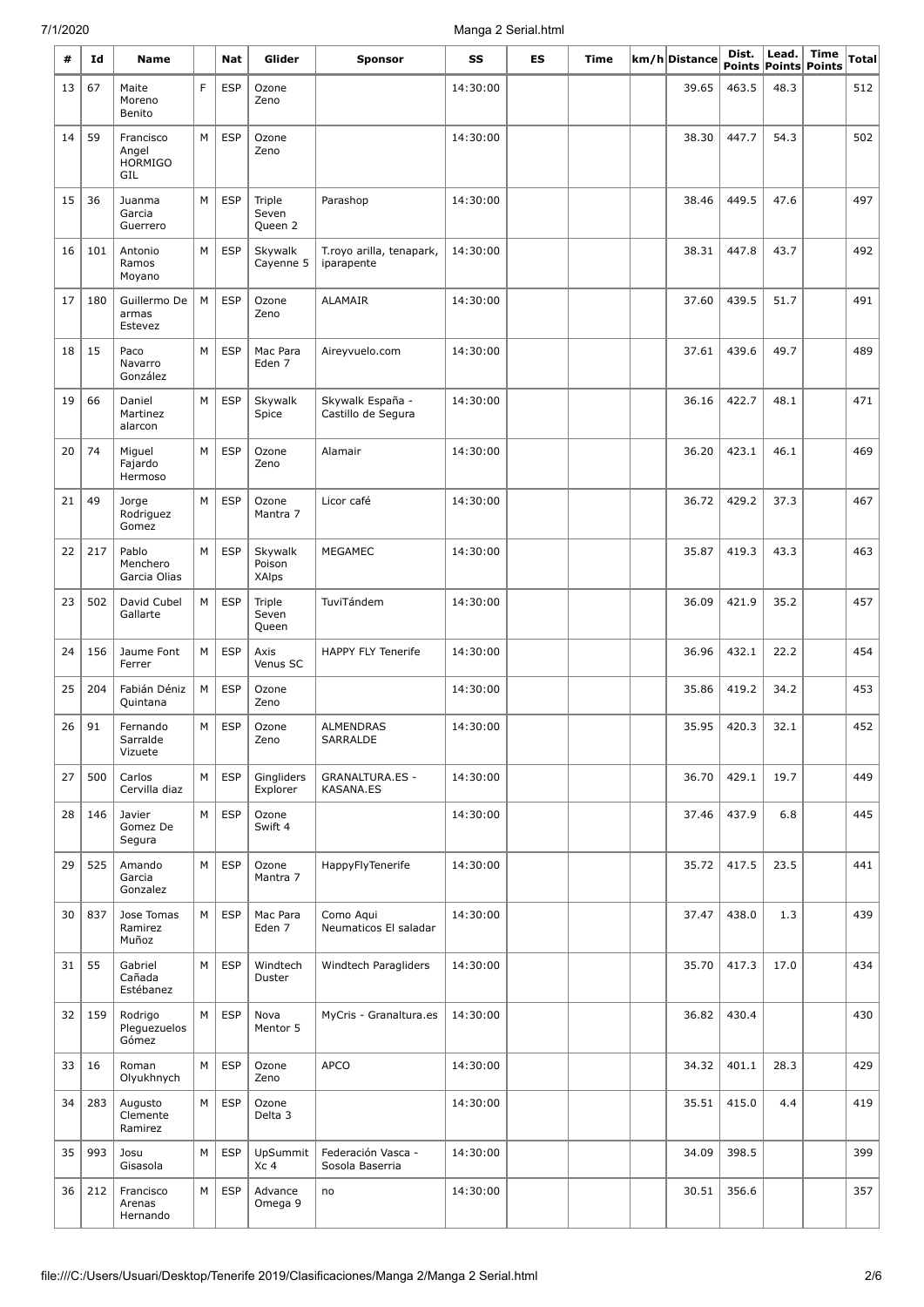| #  | Id  | <b>Name</b>                        |   | Nat        | Glider                   | <b>Sponsor</b>                      | SS       | <b>ES</b> | Time | km/h Distance | Dist. | Lead. | <b>Time</b><br>Points Points Points | <b>Total</b> |
|----|-----|------------------------------------|---|------------|--------------------------|-------------------------------------|----------|-----------|------|---------------|-------|-------|-------------------------------------|--------------|
| 37 | 447 | Jordi Roset<br>Llobet              | M | <b>ESP</b> | Ozone<br>Alpina 3        |                                     | 14:30:00 |           |      | 27.79         | 324.8 |       |                                     | 325          |
| 38 | 756 | Rika de Kam                        | F | <b>ESP</b> | Mac Para<br>Elan 2       | AL INMO Algodonales<br>Inmobiliario | 14:30:00 |           |      | 23.11         | 270.1 |       |                                     | 270          |
| 39 | 829 | Silvio<br>Zugarini                 | M | <b>ESP</b> | Nova<br>Mentor 6         | mi bolsillo                         | 14:30:00 |           |      | 22.97         | 268.5 |       |                                     | 269          |
| 40 | 52  | Chechu<br>Martinez<br>Rojano       | M | <b>ESP</b> | Skywalk<br>Spice         |                                     | 14:30:00 |           |      | 22.79         | 266.4 |       |                                     | 266          |
| 41 | 61  | Miguel<br>Villarta                 | M | <b>ESP</b> | Skywalk<br>Cayenne 5     | FAMILIA VILLARTA                    | 14:30:00 |           |      | 21.66         | 253.2 |       |                                     | 253          |
| 42 | 512 | Eva Vinuesa<br>Prieto              | F | <b>ESP</b> | Ozone<br>Rush 5          |                                     | 14:30:00 |           |      | 21.27         | 248.7 |       |                                     | 249          |
| 43 | 262 | Miguel Angel<br>Pifarré Boix       | M | <b>ESP</b> | Nova<br>Triton           | Àger Aventura't                     | 14:30:00 |           |      | 20.58         | 240.5 |       |                                     | 241          |
| 44 | 82  | Diego<br>Echegoyen<br>Mendioroz    | M | <b>ESP</b> | <b>MACPARA</b><br>Eden 7 |                                     | 14:30:00 |           |      | 15.86         | 185.4 |       |                                     | 185          |
| 45 | 177 | Miguel Casas<br>Suarez             | M | <b>ESP</b> | Ozone<br>Alpina 2        |                                     | 14:30:00 |           |      | 15.49         | 181.1 |       |                                     | 181          |
| 46 | 517 | Fernando<br>Echechipia<br>Urabayen | M | <b>ESP</b> | Ozone<br>Delta 3         |                                     | 14:30:00 |           |      | 15.29         | 178.7 |       |                                     | 179          |
| 47 | 514 | Jon Villares<br>echaide            | M | <b>ESP</b> | Advance<br>XI            |                                     | 14:30:00 |           |      | 15.26         | 178.4 |       |                                     | 178          |
| 48 | 754 | Jan<br>Hooyberghs                  | M | <b>ESP</b> | Mac Para<br>Elan 2       | AL INMO Algodonales<br>Inmobiliario | 14:30:00 |           |      | 15.07         | 176.2 |       |                                     | 176          |
| 49 | 28  | David<br>Villarta                  | M | <b>ESP</b> | Ozone<br>Zeno            | VILLARTA Family,                    | 14:30:00 |           |      | 12.84         | 150.1 |       |                                     | 150          |
| 50 | 109 | Arcadio<br>Carbo<br>Capafons       | M | <b>ESP</b> | Ozone<br>Delta 3         |                                     | 14:30:00 |           |      | 4.27          | 49.9  |       |                                     | 50           |
| 51 | 149 | Javier<br>Sanchez<br>Casado        | M | <b>ESP</b> | Nova<br>Mentor 5         |                                     | 14:30:00 |           |      | 4.00          | 46.8  |       |                                     | 47           |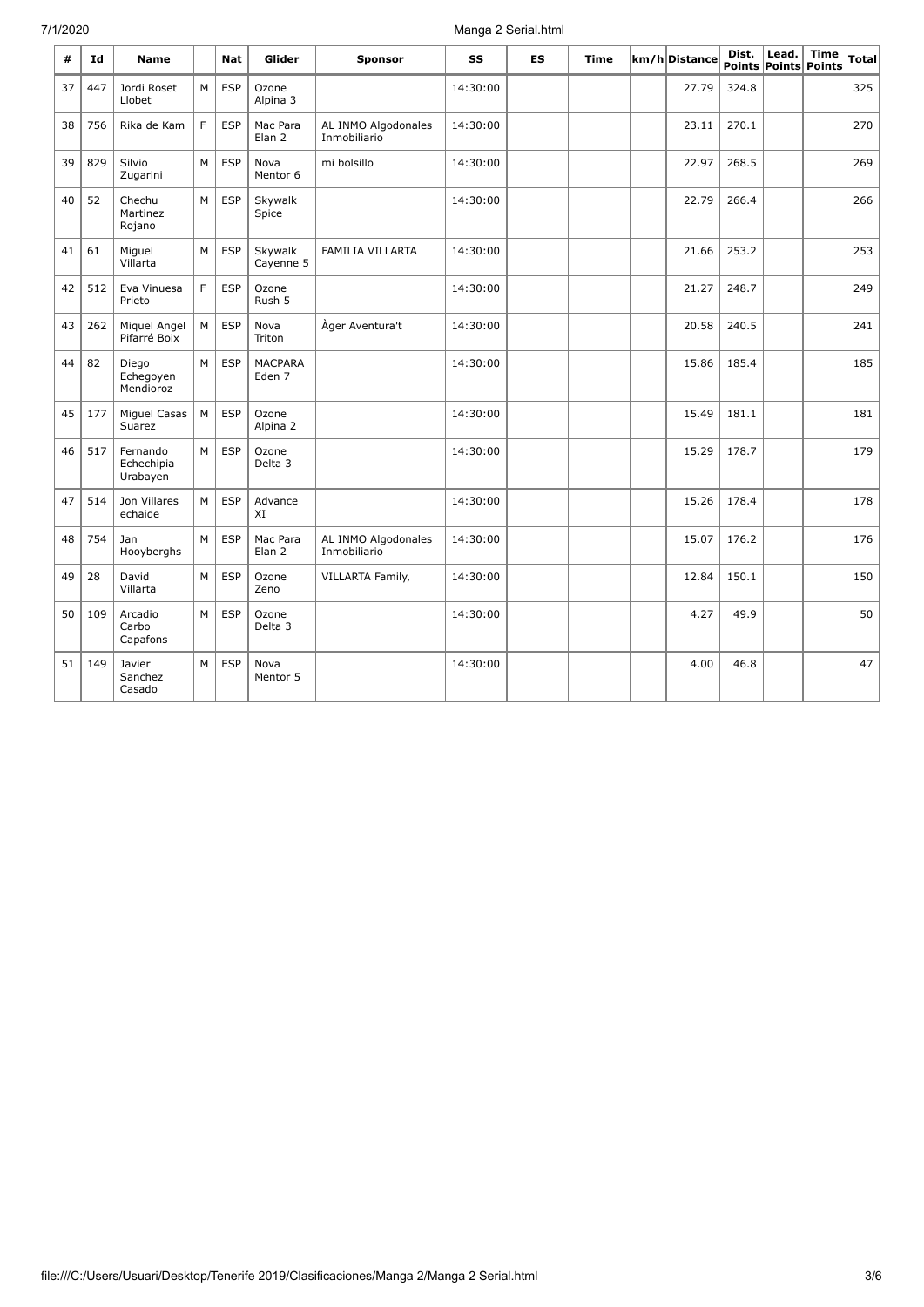**Pilots absent from task (ABS)**

**Id Name**

**Pilots not yet processed (NYP)**

**Id Name**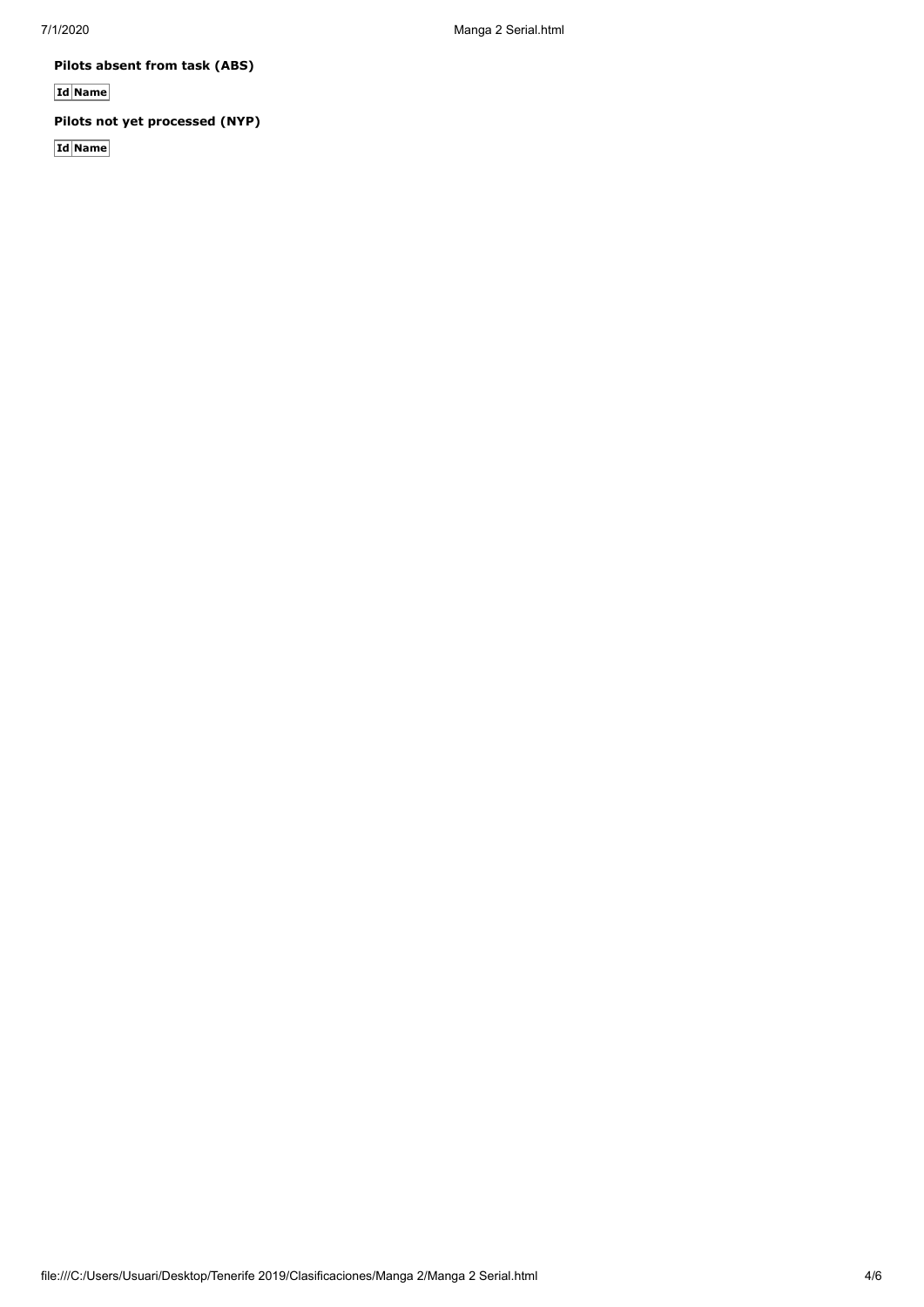#### **Task statistics**

| param                           | value                |
|---------------------------------|----------------------|
| ss_distance                     | 54.139               |
| task_distance                   | 55.943               |
| launch_to_ess_distance          | 55.664               |
| no_of_pilots_present            | 84                   |
| no_of_pilots_flying             | 84                   |
| no_of_pilots_lo                 | 69                   |
| no_of_pilots_reaching_nom_dist  | 69                   |
| no_of_pilots_reaching_es        | 16                   |
| no_of_pilots_reaching_goal      | 15                   |
| sum_flown_distance              | 3322.534             |
| best_dist                       | 55.943               |
| best time                       | 1.829                |
| worst_time                      | 2.55583333333333     |
| no_of_pilots_in_competition     | 84                   |
| no_of_pilots_landed_before_stop | 0                    |
| sum_dist_over_min               | 2988.775             |
| sum_real_dist_over_min          | 2988.775             |
| sum_flown_distances             | 3322.534             |
| best_real_dist                  | 55.943               |
| last_start_time                 | 2019-12-06T14:30:00Z |
| first_start_time                | 2019-12-06T14:30:00Z |
| first_finish_time               | 2019-12-06T16:19:43Z |
| max_time_to_get_time_points     | 3.181                |
| no_of_pilots_with_time_points   | 15                   |
| goalratio                       | 0.179                |
| arrival_weight                  | 0                    |
| departure_weight                | 0                    |
| leading_weight                  | 0.061                |
| time_weight                     | 0.285                |
| distance_weight                 | 0.654                |
| smallest_leading_coefficient    | 1.026                |
| available_points_distance       | 653.96               |
| available_points_time           | 235.483              |
| available points departure      | 0                    |
| available_points_leading        | 110.557              |
| available_points_arrival        | 0                    |
| time_validity                   | 1                    |
| launch_validity                 | 1                    |
| distance_validity               | 1                    |
| stop_validity                   | 1                    |
| day_quality                     | 1                    |
| ftv_day_validity                | 1                    |
| time_points_stop_correction     | 0                    |
|                                 |                      |

## **Scoring formula settings**

| param | value |
|-------|-------|
| ιu    |       |